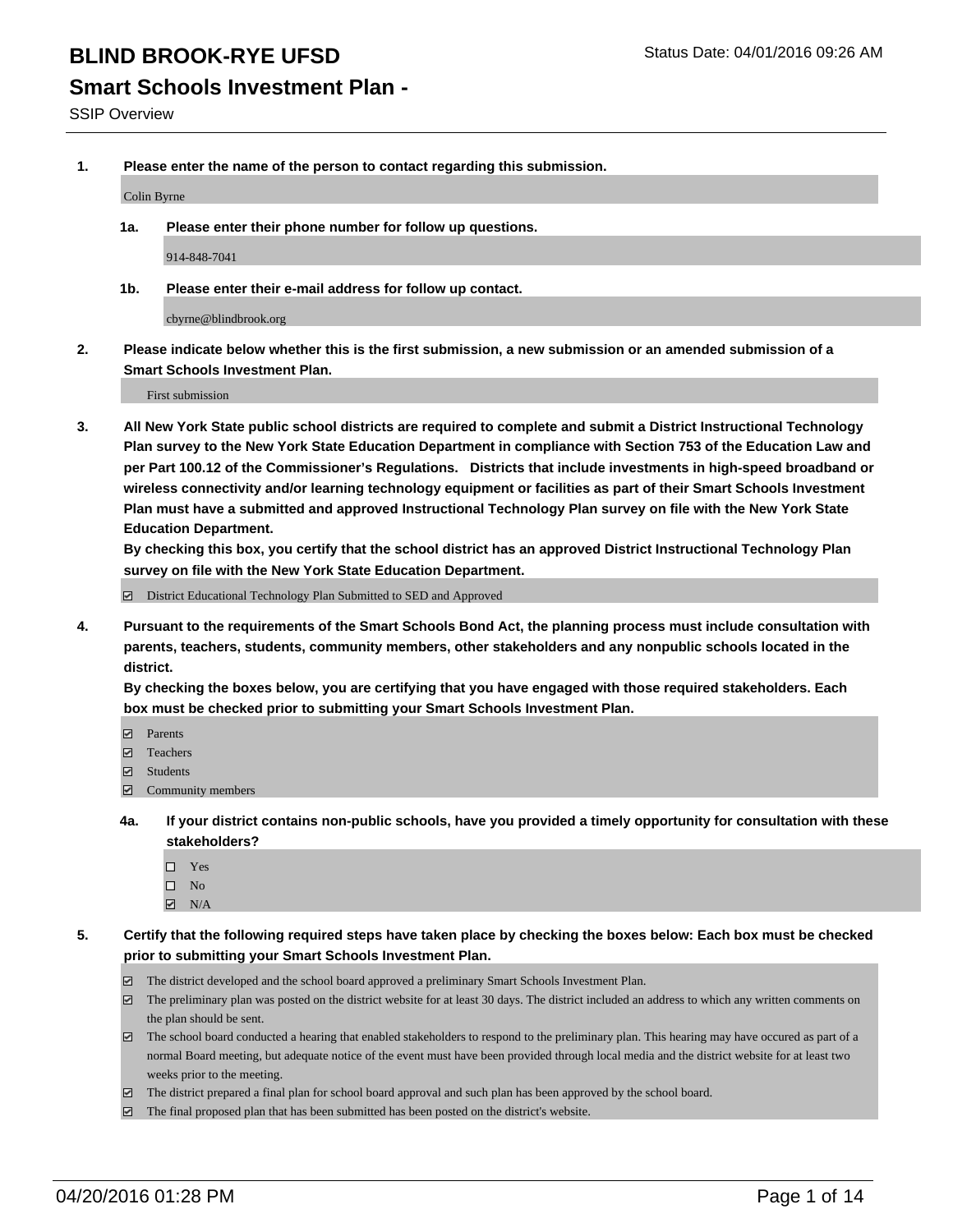## **Smart Schools Investment Plan -**

SSIP Overview

**5a. Please upload the proposed Smart Schools Investment Plan (SSIP) that was posted on the district's website. Note that this should be different than your recently submitted Educational Technology Survey. The Final SSIP, as approved by the School Board, should also be posted on the website and remain there during the course of the projects contained therein.**

SMART SCHOOLS BOND ACT Final Plan.pdf

**6. Please enter an estimate of the total number of students and staff that will benefit from this Smart Schools Investment Plan based on the cumulative projects submitted to date.**

1,800

**7. An LEA/School District may partner with one or more other LEA/School Districts to form a consortium to pool Smart Schools Bond Act funds for a project that meets all other Smart School Bond Act requirements. Each school district participating in the consortium will need to file an approved Smart Schools Investment Plan for the project and submit a signed Memorandum of Understanding that sets forth the details of the consortium including the roles of each respective district.**

 $\Box$  The district plans to participate in a consortium to partner with other school district(s) to implement a Smart Schools project.

**8. Please enter the name and 6-digit SED Code for each LEA/School District participating in the Consortium.**

| Partner LEA/District | <b>ISED BEDS Code</b> |
|----------------------|-----------------------|
| (No Response)        | (No Response)         |

**9. Please upload a signed Memorandum of Understanding with all of the participating Consortium partners.**

(No Response)

**10. Your district's Smart Schools Bond Act Allocation is:**

\$195,893

**11. Enter the budget sub-allocations by category that you are submitting for approval at this time. If you are not budgeting SSBA funds for a category, please enter 0 (zero.) If the value entered is \$0, you will not be required to complete that survey question.**

|                                       | Sub-<br>Allocations |
|---------------------------------------|---------------------|
| School Connectivity                   | 90,200              |
| Connectivity Projects for Communities | 0                   |
| <b>Classroom Technology</b>           | 105,600             |
| Pre-Kindergarten Classrooms           | 0                   |
| Replace Transportable Classrooms      | 0                   |
| High-Tech Security Features           | 0                   |
| Totals:                               | 195,800.00          |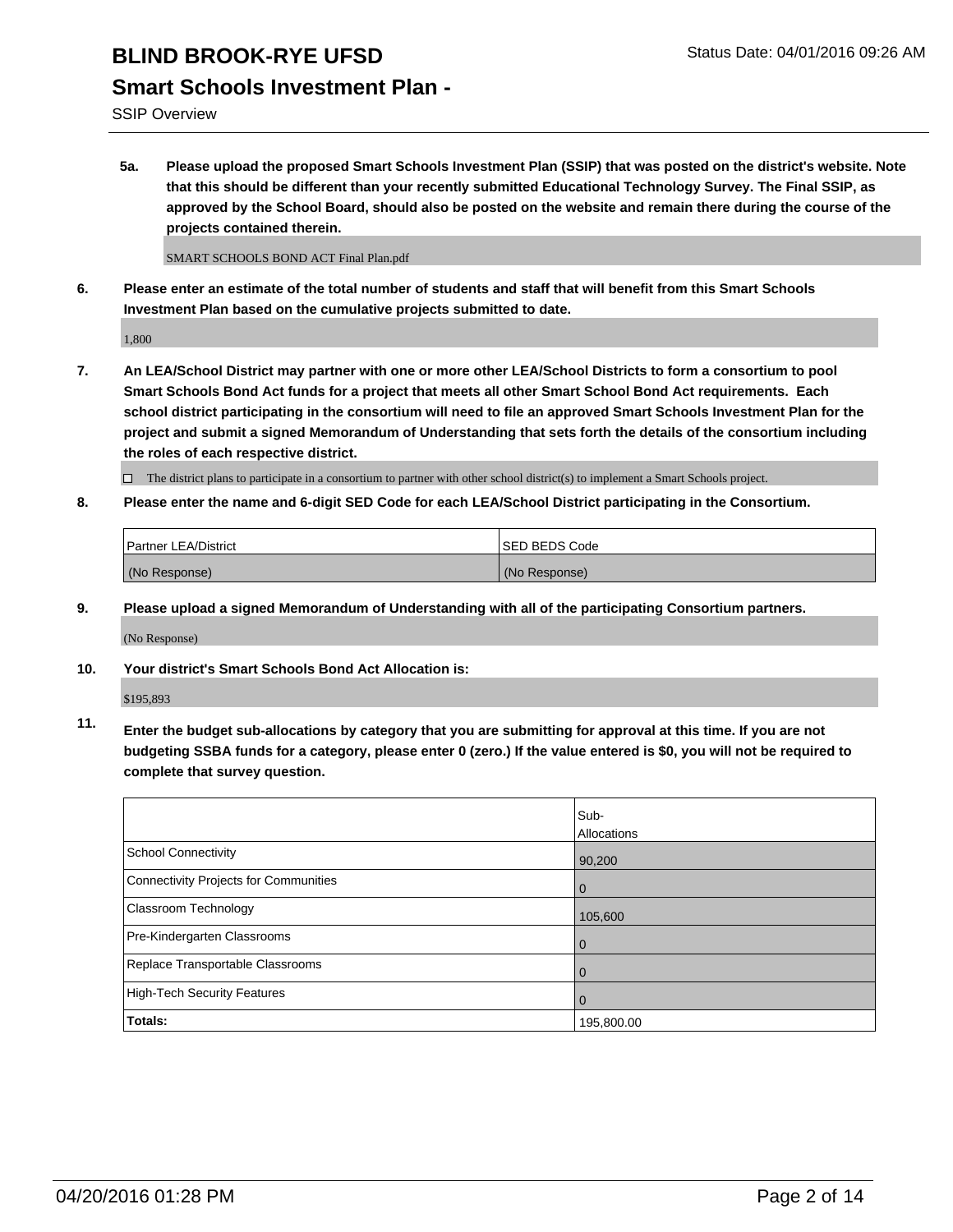School Connectivity

- **1. In order for students and faculty to receive the maximum benefit from the technology made available under the Smart Schools Bond Act, their school buildings must possess sufficient connectivity infrastructure to ensure that devices can be used during the school day. Smart Schools Investment Plans must demonstrate that:**
	- **sufficient infrastructure that meets the Federal Communications Commission's 100 Mbps per 1,000 students standard currently exists in the buildings where new devices will be deployed, or**
	- **is a planned use of a portion of Smart Schools Bond Act funds, or**
	- **is under development through another funding source.**

**Smart Schools Bond Act funds used for technology infrastructure or classroom technology investments must increase the number of school buildings that meet or exceed the minimum speed standard of 100 Mbps per 1,000 students and staff within 12 months. This standard may be met on either a contracted 24/7 firm service or a "burstable" capability. If the standard is met under the burstable criteria, it must be:**

**1. Specifically codified in a service contract with a provider, and**

**2. Guaranteed to be available to all students and devices as needed, particularly during periods of high demand, such as computer-based testing (CBT) periods.**

**Please describe how your district already meets or is planning to meet this standard within 12 months of plan submission.**

The purchase of a new firewall for the district will allow both buildings in the school district to increase the internet throughput beyond the 100 Mbps that the district currently uses. The district is looking to increase its overall connection to 300 Mbps which would more than meet the FCC minimum speed standard for the 1510 students in the district.

- **1a. If a district believes that it will be impossible to meet this standard within 12 months, it may apply for a waiver of this requirement, as described on the Smart Schools website. The waiver must be filed and approved by SED prior to submitting this survey.**
	- By checking this box, you are certifying that the school district has an approved waiver of this requirement on file with the New York State Education Department.

### **2. Connectivity Speed Calculator (Required)**

|                  | l Number of<br>Students | Multiply by<br>100 Kbps | Divide by 1000 Current Speed<br>lto Convert to<br>Reauired<br>Speed in Mb | lin Mb | Expected<br>Speed to be<br>Attained Within   Required<br>12 Months | <b>Expected Date</b><br><b>When</b><br>Speed Will be |
|------------------|-------------------------|-------------------------|---------------------------------------------------------------------------|--------|--------------------------------------------------------------------|------------------------------------------------------|
|                  |                         |                         |                                                                           |        |                                                                    | <b>Met</b>                                           |
| Calculated Speed | 1.510                   | 151.000                 | 151                                                                       | 100    | 200                                                                | 08/15/2016                                           |

### **3. Briefly describe how you intend to use Smart Schools Bond Act funds for high-speed broadband and/or wireless connectivity projects in school buildings.**

In order to meet the increased need for online access and to meet the bandwidth requirements for the SSBA, the District will be replacing its existing firewall with more updated equipment. Additionally, six of the switches that support the District's network will be replaced with newer switches which will be capable of supporting higher throughput and will have PoE functionality.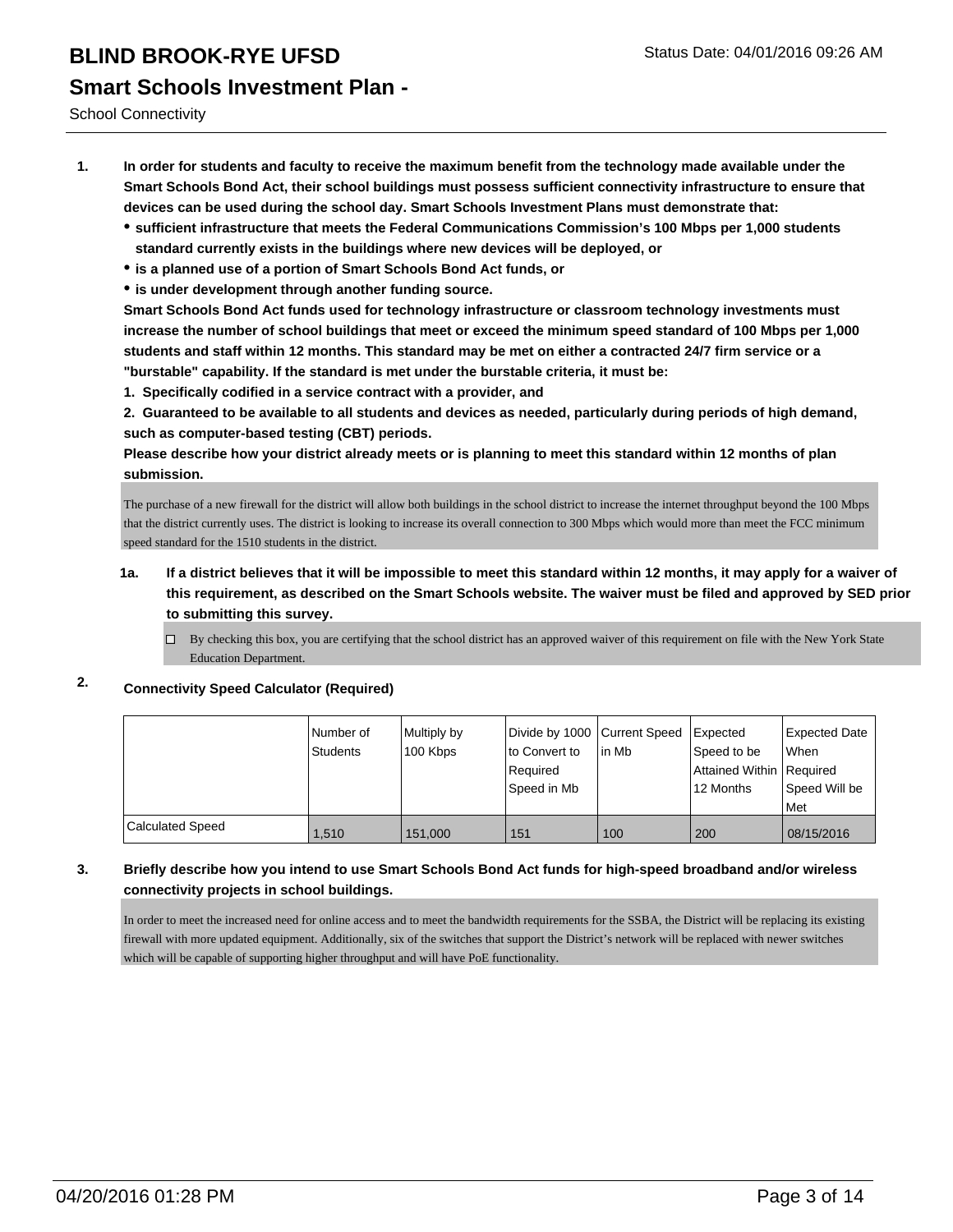School Connectivity

**4. Briefly describe the linkage between the district's District Instructional Technology Plan and the proposed projects. (There should be a link between your response to this question and your response to Question 1 in Part E. Curriculum and Instruction "What are the district's plans to use digital connectivity and technology to improve teaching and learning?)**

The District Instructional Technology Plan for the Blind Brook School District states as one of its goals an increased focus on providing students with access to information that they need to support their learning. The district has invested in online resources and has begun implementing a one-to-one program in order to give students instant and easy access to information. In order to insure that students have access to online materials and resources when they need them, the district must make sure that its infrastructure is robust and reliable.

To that end, the district is looking to replace its current firewall. This firewall is at the end of its useful life and limits internet throughput to 100 Mbps. Additionally many of the switches in the district's infrastructure are nearing end-of-life and are not able to support the higher connections speeds that will be necessary to allow teachers and students access to the resources that they need. Six of these switches will be replaced to improve throughput and to take advantage of power over ethernet (PoE) functionality.

**5. If the district wishes to have students and staff access the Internet from wireless devices within the school building, or in close proximity to it, it must first ensure that it has a robust Wi-Fi network in place that has sufficient bandwidth to meet user demand.**

### **Please describe how you have quantified this demand and how you plan to meet this demand.**

The Blind Brook School District implemented a Ruckus wireless network in the summer of 2011. This network originally covered the middle school and high school buildings as well as the fifth grade wing of the elementary school. Over the years coverage has been expanded to the rest of the elementary school building so that the entire district is included in the wireless network coverage. The wireless network was designed with the capacity to handle connecting a full classroom of student and teacher devices in every classroom in the district simultaneously. We are constantly reevaluating the wireless network and are adding access points as needed. The district is considering a switch to the new AC wireless standard and will be planning an upgrade to the new standard within the next two years.

**6. As indicated on Page 5 of the guidance, the Office of Facilities Planning will have to conduct a preliminary review of all capital projects, including connectivity projects.**

| <b>Project Number</b> |  |
|-----------------------|--|
| 66-19-05-02-7-999-SB1 |  |

**7. Certain high-tech security and connectivity infrastructure projects may be eligible for an expedited review process as determined by the Office of Facilities Planning.**

### **Was your project deemed eligible for streamlined review?**

Yes

**7a. Districts that choose the Streamlined Review Process will be required to certify that they have reviewed all installations with their licensed architect or engineer of record and provide that person's name and license number.**

**The licensed professional must review the products and proposed method of installation prior to implementation and review the work during and after completion in order to affirm that the work was code-compliant, if requested.**

I certify that I have reviewed all installations with a licensed architect or engineer of record.

**8. Include the name and license number of the architect or engineer of record.**

**entered in the SSIP Overview overall budget.** 

| Name            | rLicense Number |
|-----------------|-----------------|
| George K George | 27998           |

**9. If you are submitting an allocation for School Connectivity complete this table. Note that the calculated Total at the bottom of the table must equal the Total allocation for this category that you**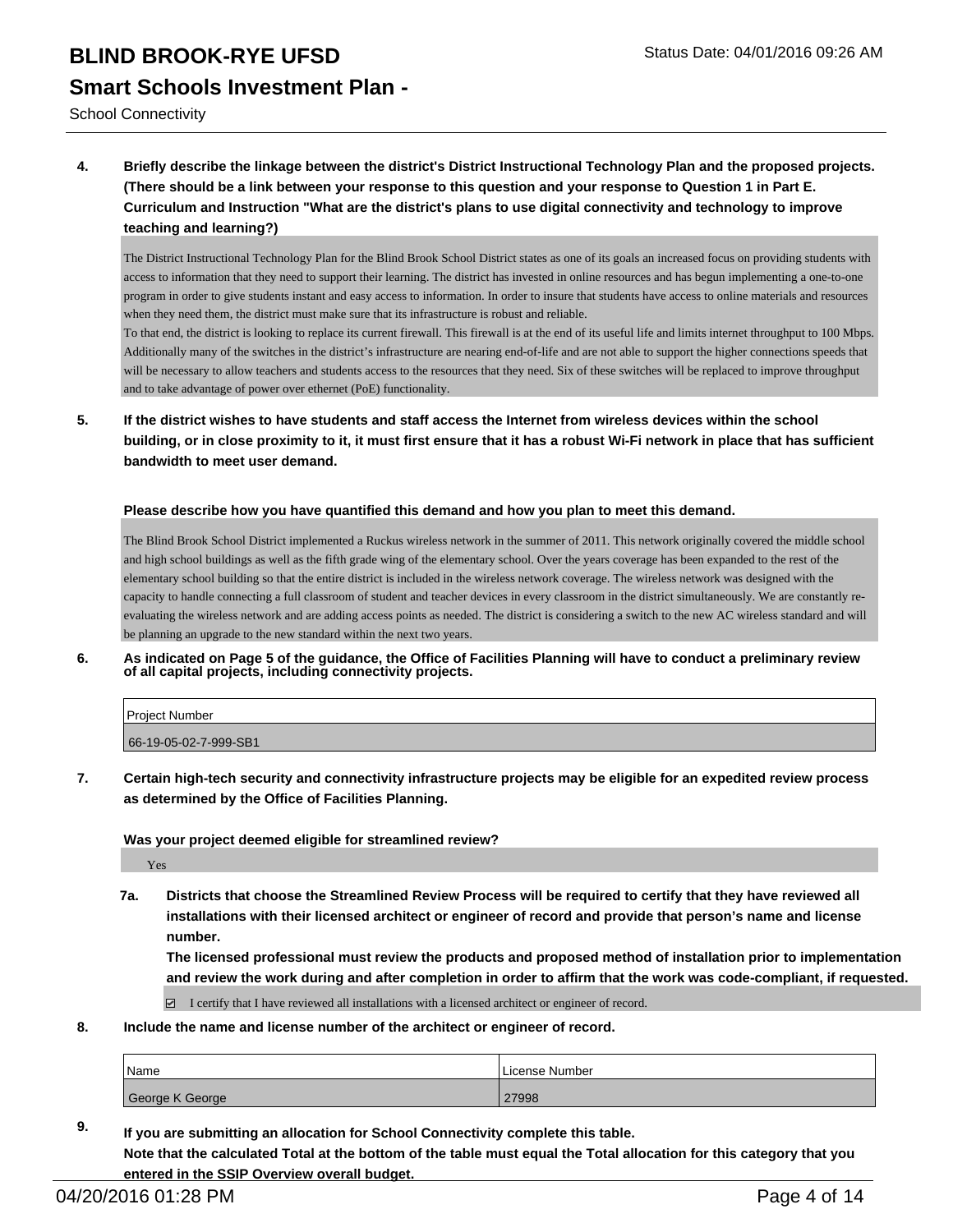## **Smart Schools Investment Plan -**

School Connectivity

|                                            | Sub-<br>Allocation |
|--------------------------------------------|--------------------|
| Network/Access Costs                       | l 0                |
| <b>Outside Plant Costs</b>                 | l 0                |
| School Internal Connections and Components | 90,200             |
| <b>Professional Services</b>               | l 0                |
| Testing                                    | l 0                |
| Other Upfront Costs                        | l 0                |
| <b>Other Costs</b>                         | l 0                |
| Totals:                                    | 90,200.00          |

| Select the allowable expenditure | Item to be purchased | Quantity | Cost per Item | <b>Total Cost</b> |
|----------------------------------|----------------------|----------|---------------|-------------------|
| type.                            |                      |          |               |                   |
| Repeat to add another item under |                      |          |               |                   |
| each type.                       |                      |          |               |                   |
| <b>Connections/Components</b>    | Firewall             |          | 18,200        | 18,200            |
| <b>Connections/Components</b>    | <b>Core Switches</b> |          | 21,000        | 42,000            |
| <b>Connections/Components</b>    | <b>Switches</b>      | 4        | 7,500         | 30,000            |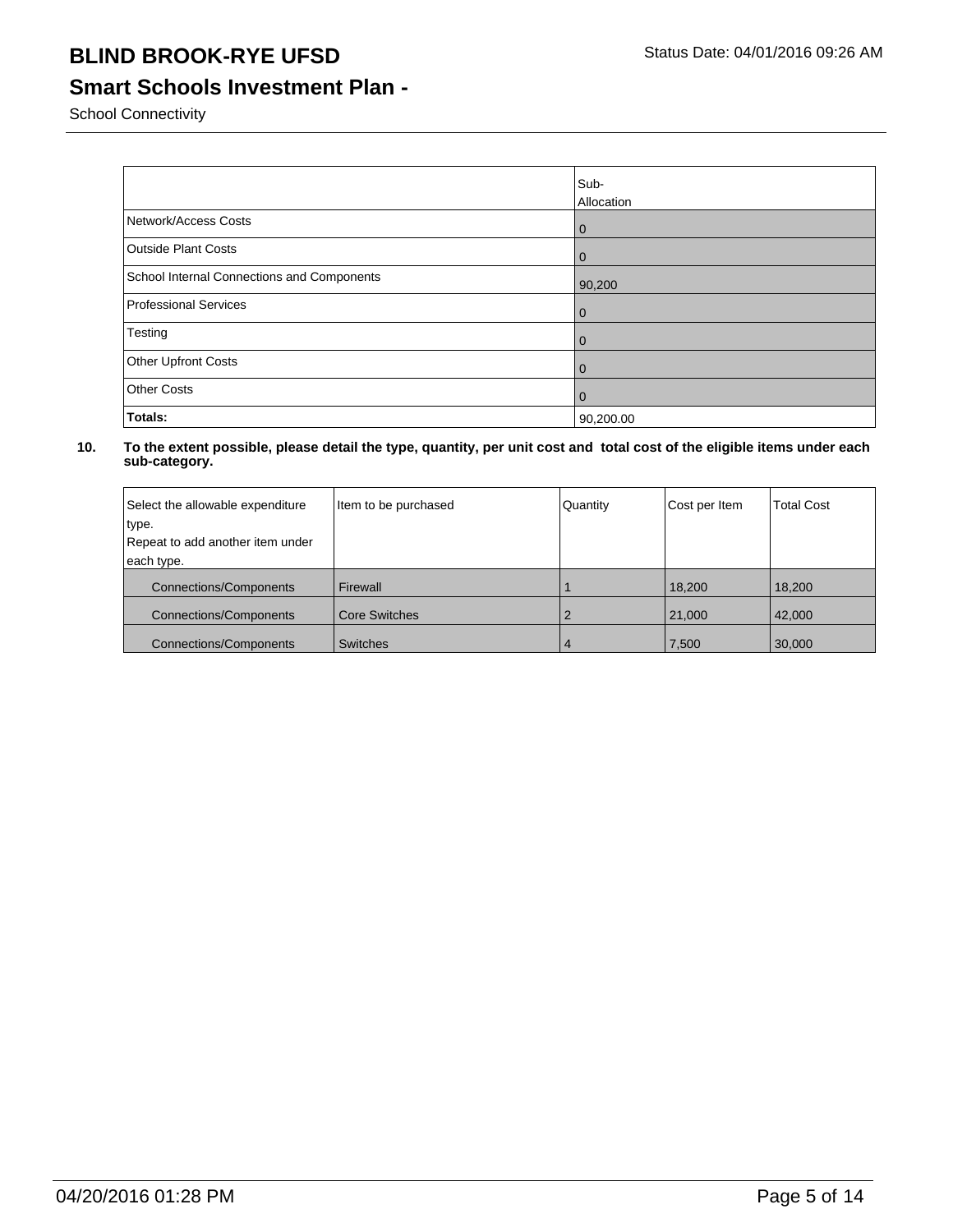### **Smart Schools Investment Plan -**

Community Connectivity (Broadband and Wireless)

**1. Briefly describe how you intend to use Smart Schools Bond Act funds for high-speed broadband and/or wireless connectivity projects in the community.**

(No Response)

**2. Please describe how the proposed project(s) will promote student achievement and increase student and/or staff access to the Internet in a manner that enhances student learning and/or instruction outside of the school day and/or school building.**

(No Response)

**3. Community connectivity projects must comply with all the necessary local building codes and regulations (building and related permits are not required prior to plan submission).**

 $\Box$  I certify that we will comply with all the necessary local building codes and regulations.

**4. Please describe the physical location of the proposed investment.**

(No Response)

**5. Please provide the initial list of partners participating in the Community Connectivity Broadband Project, along with their Federal Tax Identification (Employer Identification) number.**

| <b>Project Partners</b> | <b>IFederal ID#</b> |
|-------------------------|---------------------|
| (No Response)           | (No Response)       |

**6. If you are submitting an allocation for Community Connectivity, complete this table.**

**Note that the calculated Total at the bottom of the table must equal the Total allocation for this category that you entered in the SSIP Overview overall budget.**

|                                    | Sub-Allocation |
|------------------------------------|----------------|
| Network/Access Costs               | (No Response)  |
| Outside Plant Costs                | (No Response)  |
| <b>Tower Costs</b>                 | (No Response)  |
| <b>Customer Premises Equipment</b> | (No Response)  |
| Professional Services              | (No Response)  |
| Testing                            | (No Response)  |
| <b>Other Upfront Costs</b>         | (No Response)  |
| <b>Other Costs</b>                 | (No Response)  |
| Totals:                            |                |

| Select the allowable expenditure | litem to be purchased | Quantity      | Cost per Item | <b>Total Cost</b> |
|----------------------------------|-----------------------|---------------|---------------|-------------------|
| type.                            |                       |               |               |                   |
| Repeat to add another item under |                       |               |               |                   |
| each type.                       |                       |               |               |                   |
| (No Response)                    | (No Response)         | (No Response) | (No Response) | (No Response)     |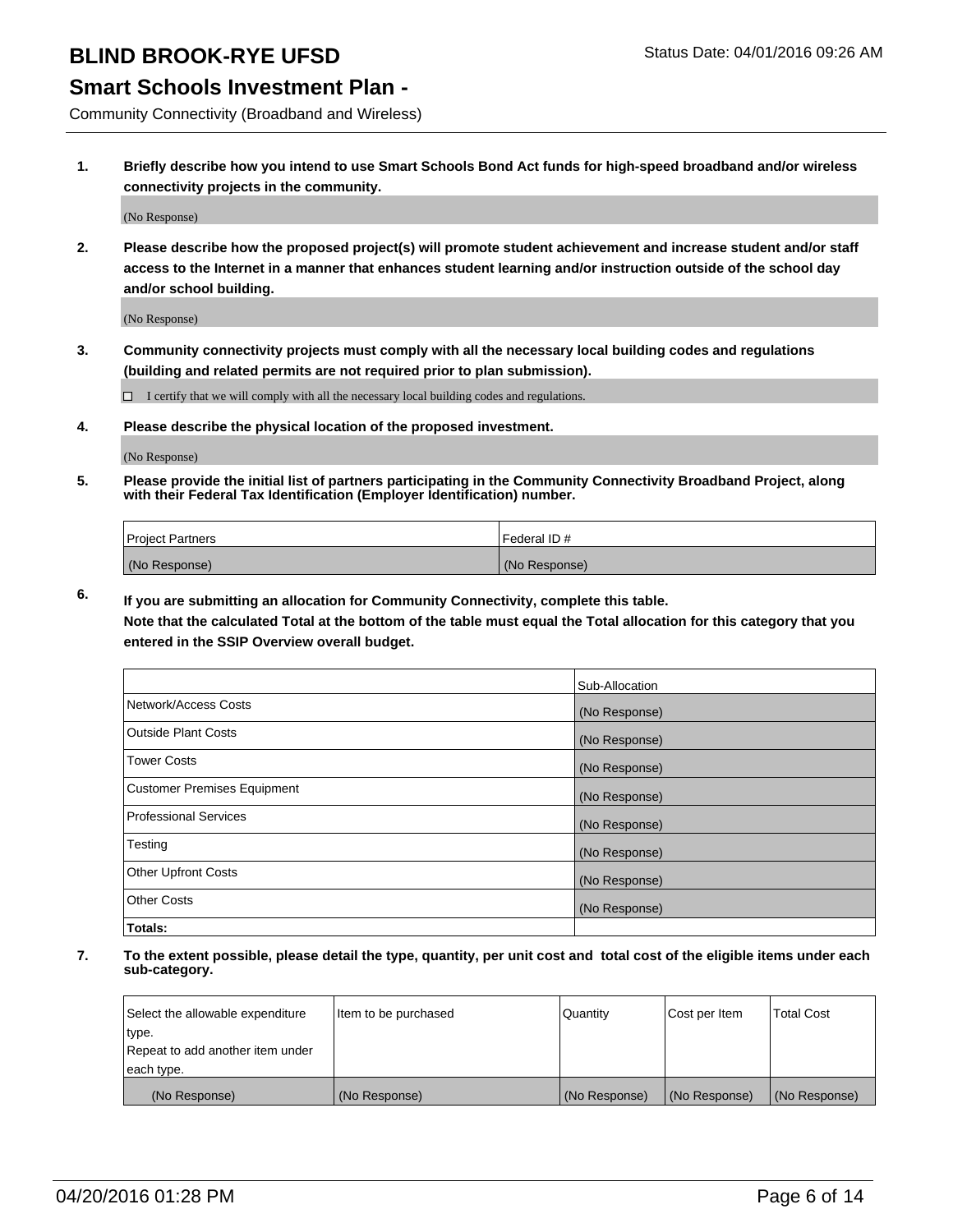Classroom Learning Technology

**1. In order for students and faculty to receive the maximum benefit from the technology made available under the Smart Schools Bond Act, their school buildings must possess sufficient connectivity infrastructure to ensure that devices can be used during the school day. Smart Schools Investment Plans must demonstrate that sufficient infrastructure that meets the Federal Communications Commission's 100 Mbps per 1,000 students standard currently exists in the buildings where new devices will be deployed, or is a planned use of a portion of Smart Schools Bond Act funds, or is under development through another funding source.**

**Smart Schools Bond Act funds used for technology infrastructure or classroom technology investments must increase the number of school buildings that meet or exceed the minimum speed standard of 100 Mbps per 1,000 students and staff within 12 months. This standard may be met on either a contracted 24/7 firm service or a "burstable" capability. If the standard is met under the burstable criteria, it must be:**

**1. Specifically codified in a service contract with a provider, and**

**2. Guaranteed to be available to all students and devices as needed, particularly during periods of high demand, such as computer-based testing (CBT) periods.**

**Please describe how your district already meets or is planning to meet this standard within 12 months of plan submission.**

The district will be increasing its current internet access speed to 300 Mbps through its current internet service provider. This increase will happen concurrently with the purchase of a new firewall as mentioned in the School Connectivity section.

- **1a. If a district believes that it will be impossible to meet this standard within 12 months, it may apply for a waiver of this requirement, as described on the Smart Schools website. The waiver must be filed and approved by SED prior to submitting this survey.**
	- $\Box$  By checking this box, you are certifying that the school district has an approved waiver of this requirement on file with the New York State Education Department.

|                         | Number of<br><b>Students</b> | Multiply by<br>100 Kbps | Divide by 1000 Current Speed<br>lto Convert to<br>Required<br>Speed in Mb | lin Mb | Expected<br>Speed to be<br>Attained Within   Required<br>12 Months | Expected Date<br>l When<br>Speed Will be<br>l Met |
|-------------------------|------------------------------|-------------------------|---------------------------------------------------------------------------|--------|--------------------------------------------------------------------|---------------------------------------------------|
| <b>Calculated Speed</b> | 1.510                        | 151.000                 | 151                                                                       | 100    | 200                                                                | 8/15/2016                                         |
| Totals:                 | 1,510.00                     | 151,000.00              |                                                                           |        |                                                                    |                                                   |

### **2. Connectivity Speed Calculator (Required)**

**3. If the district wishes to have students and staff access the Internet from wireless devices within the school building, or in close proximity to it, it must first ensure that it has a robust Wi-Fi network in place that has sufficient bandwidth to meet user demand.**

**Please describe how you have quantified this demand and how you plan to meet this demand.**

The Blind Brook School District implemented a Ruckus wireless network in the summer of 2011. This network originally covered the middle school and high school buildings as well as the fifth grade wing of the elementary school. Over the years coverage has been expanded to the rest of the elementary school building so that the entire district is included in the wireless network coverage. The wireless network was designed with the capacity to handle connecting a full classroom of student and teacher devices in every classroom in the district simultaneously. We are constantly reevaluating the wireless network and are adding access points as needed. The district is considering a switch to the new AC wireless standard and will be planning an upgrade to the new standard within the next two years.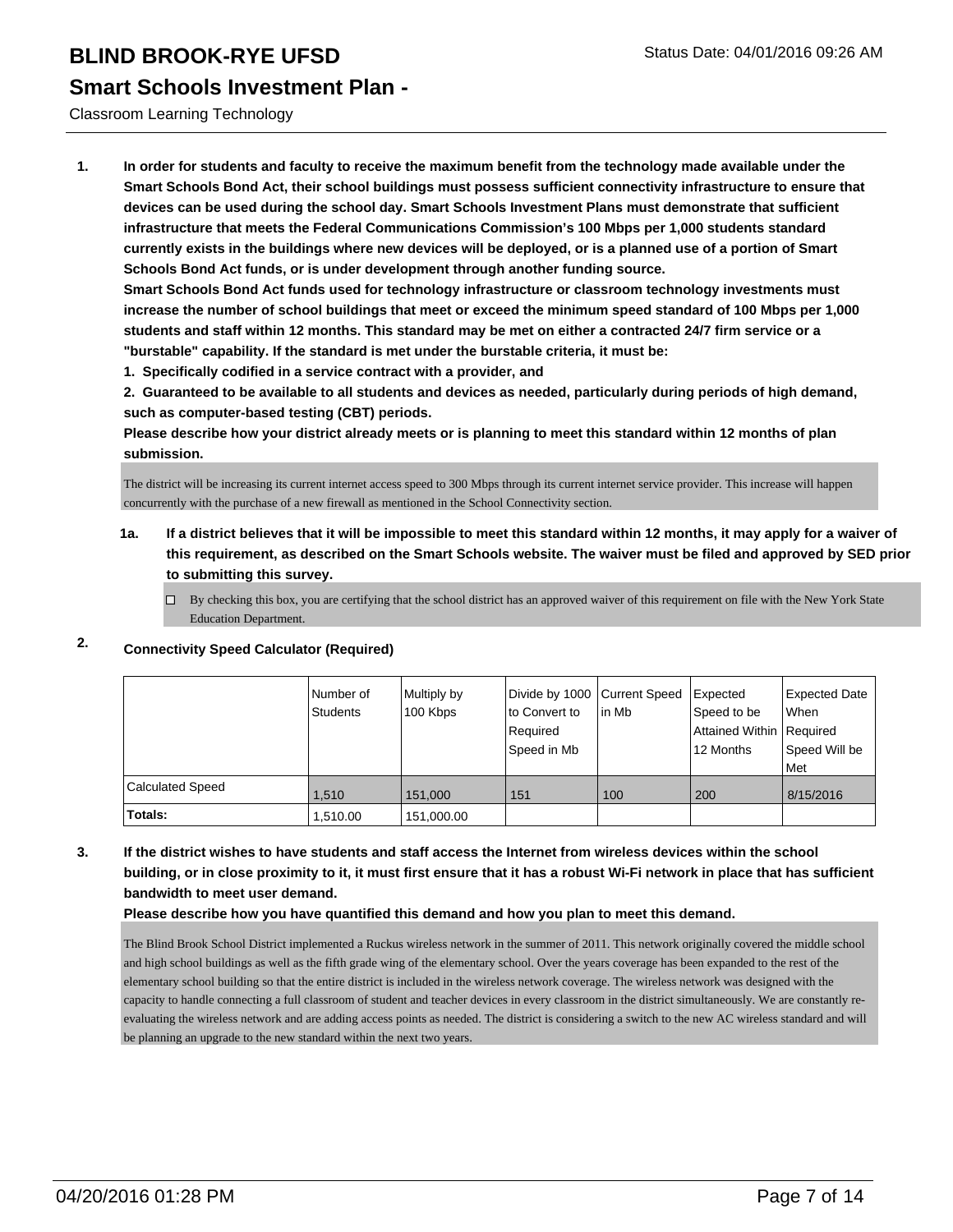## **Smart Schools Investment Plan -**

Classroom Learning Technology

**4. All New York State public school districts are required to complete and submit an Instructional Technology Plan survey to the New York State Education Department in compliance with Section 753 of the Education Law and per Part 100.12 of the Commissioner's Regulations.**

**Districts that include educational technology purchases as part of their Smart Schools Investment Plan must have a submitted and approved Instructional Technology Plan survey on file with the New York State Education Department.**

- $\boxdot$  By checking this box, you are certifying that the school district has an approved Instructional Technology Plan survey on file with the New York State Education Department.
- **5. Describe the devices you intend to purchase and their compatibility with existing or planned platforms or systems. Specifically address the adequacy of each facility's electrical, HVAC and other infrastructure necessary to install and support the operation of the planned technology.**

To support the one-to-one Chromebook initiative that has been going on in the district for the past two years, the District plans to purchase Acer C740 (or the equivalent model) Chromebooks. These units will have 4 GB of RAM and 16 GB solid state hard drives. They will support the AC wireless standard and have 11" screens. They will be purchased with cases to ensure the units are well protected. In order to meet the increased need for power for the new Chromebooks, each classroom in which the Chromebooks will be used will have additional electrical outlets installed in the form of surge protected power strips. These strips will have a minimum of eight outlets.

At the elementary school, wireless devices will be purchased to increase student accessibility to web-based resources. A set of Chromebooks will be purchased for the 5th grade team. The specifications for these devices are the same as the Chromebooks listed above. A secure cart will be available for storage of these devices in the 5th grade classrooms. This cart will charge the devices when not in use. iPads will also be purchased for Kindergarten through 2nd grade classrooms. The District is planning on purchasing the Apple iPad Air Wi-Fi tablet. These devices will have a 16 GB hard drive and a 9.7" screen. Each device will be kept in a high-impact case. As these devices will replace old desktop computers, the iPads will use the outlets formerly used for the desktops for charging.

For the high school, a set of Apple MacBook Air laptops will be purchased to supplement the Macs available in the High School Mac Lab. The Mac Lab is used by various teachers in the high school to have students create dynamic and engaging learning projects. Use of this room has been limited as there are fourteen computers currently located in this room but class size for most classes ranges from twenty to thirty students. The MacBook Air laptops would enable larger classes to use this space. The District plans on purchasing the MacBook Air laptops with an 11.6" screen, an Intel Core I5 processor and 4 GB of RAM. The laptops will support the AC wireless standard. They will be stored in a secure locked cart.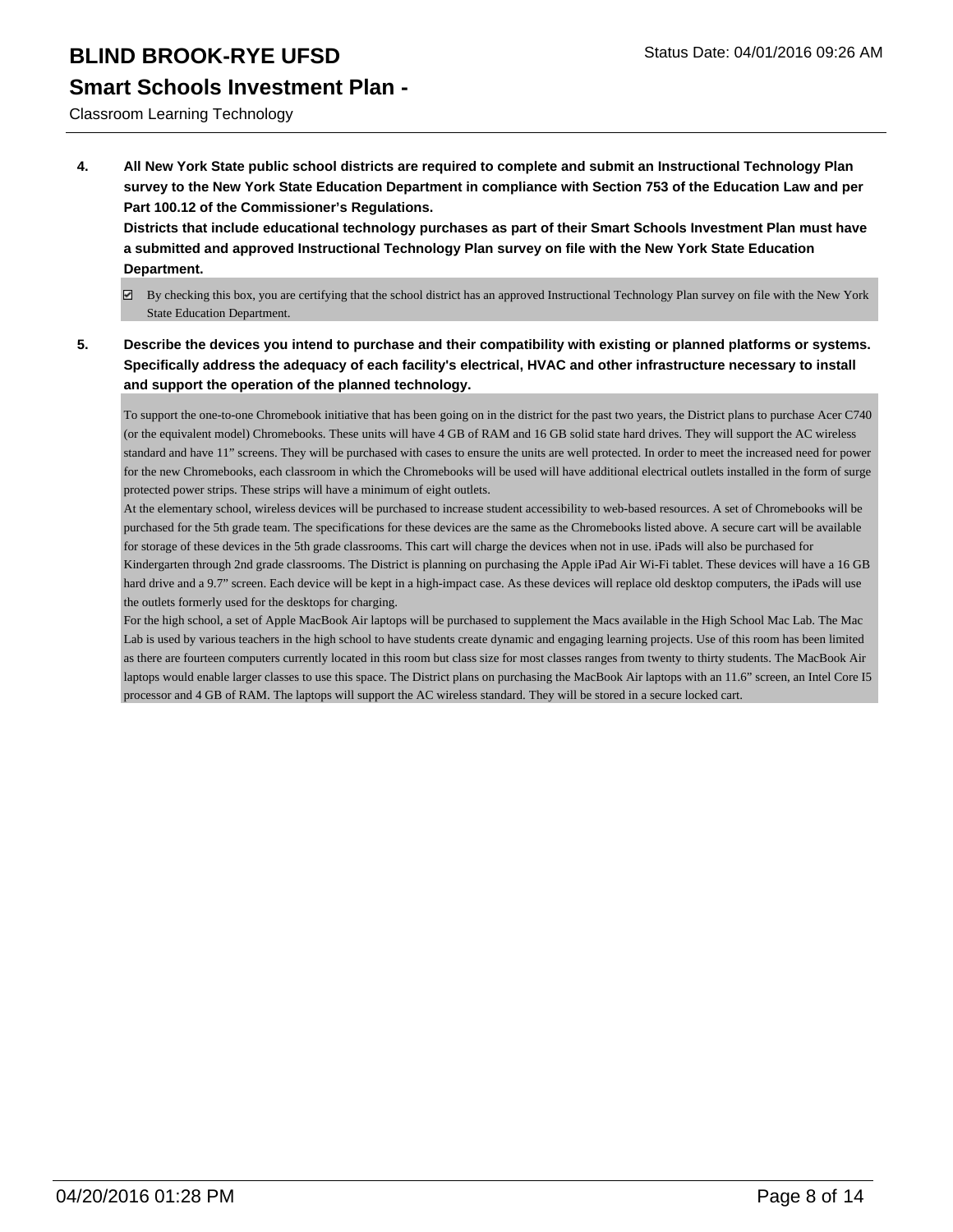## **Smart Schools Investment Plan -**

Classroom Learning Technology

- **6. Describe how the proposed technology purchases will:**
	- **> enhance differentiated instruction;**
	- **> expand student learning inside and outside the classroom;**
	- **> benefit students with disabilities and English language learners; and**
	- **> contribute to the reduction of other learning gaps that have been identified within the district.**

**The expectation is that districts will place a priority on addressing the needs of students who struggle to succeed in a rigorous curriculum. Responses in this section should specifically address this concern and align with the district's Instructional Technology Plan (in particular Question 2 of E. Curriculum and Instruction: "Does the district's instructional technology plan address the needs of students with disabilities to ensure equitable access to instruction, materials and assessments?" and Question 3 of the same section: "Does the district's instructional technology plan address the provision of assistive technology specifically for students with disabilities to ensure access to and participation in the general curriculum?"**

### **To enhance differentiated instruction:**

Teachers in the middle school who have students with Chromebooks have been successful at using these devices to differentiate their instruction. They have created videos, websites as well as digital documents and presentations that students can access through their Chromebooks. These resources can be used as additional support for students who need extra assistance and also as enrichment materials for students who have mastered the concept being taught in class. Using the Chromebooks in grades 5 through 10 will allow teachers to set up a student-centered learning environment where students can explore concepts and create their own learning.

The use of iPads in the lower grades will allow teachers to create more interactive learning experiences for children. The iPads will allow students who are more tactile, kinesthetic learners to more fully engage in the learning. Teachers in the Kindergarten through second grade classrooms currently enhance their lessons with the use of desktop computers. Teachers have limited access to these computers, however, and the desktops do not allow for the physical interaction that the iPads do. Teachers will also be able to create supplementary activities for the iPads that will allow students who understand what is being taught to explore the next level of learning.

The Apple laptops will give the high school teachers the ability to create projects and activities that will allow students to showcase their learning in different ways. Students who are shy in class or who have issues with test taking will be able to create videos, take part in online discussions or create digital works of art that will clearly show the student's mastery of the learning material.

### **To expand student learning inside and outside the classroom:**

The one-to-one Chromebook initiative has allowed students to take part in the digital learning environment that the teachers have created both in and out of school. Students take their Chromebooks home to continue the work that they have begun in class. All resources have been designed so that students can access them from any location where Internet access is available. Teachers have also expanded many of the activities that they previously ran in their classes to include digital components such as the creation of shared documents or presentations or the building of digital posters. By using Google Classroom in conjunction with other digital resources, teachers are able to provide learning experiences that extend outside of the school day. The implementation of iPads at the elementary school and the Mac laptops at the high school will allow teachers to have learning experiences anywhere in the school building. Classes can be taken outside or meet in large spaces such as gymnasiums or auditoriums to do large-scale projects and still have access to online resources.

### **To benefit students with disabilities and English language learners:**

Chromebooks have been extremely beneficial for students will special needs. Teachers have been able to design personalized learning environments for students using the Google Apps tools. Students use their Chromebooks to access online calendars, graphic organizers and folder structures that help them get organized and keep up with class work. The digital learning environment allows students to access and review materials at their own pace.

Giving all students the opportunity to use Chromebooks also allows students to hide their need for assistive technology. Students still have access to the tools that they need through the Chromebooks, but they are no longer advertising that they have different needs through the carrying of a laptop or netbook from class to class.

The iPads will help teachers reach students with varying learning needs as well as those who are not native English speakers. Our current fourth grade teachers have been using an iPad to help with language translation and to set up lower level language learning opportunities for English language learners. Teachers will be able to download apps that will allow students to explore concepts in a more interactive and engaging way. Students will be able to have text read to them or use the speech to text functionality to write a paper. The iPads will give teachers the ability to provide additional learning resources for students. For example, a second grade teacher set up a learning station where students could use a dictionary or thesaurus app on the iPad during reading time. Teachers can customize the use of the iPads to their students needs.

Adding the additional Mac laptops to the Mac Lab will give students at the high school the ability to create alternative assessment projects. Rather than writing a paper, students will be able to create a short video, create an interactive presentation or make a digital drawing that shows their mastery of material. Students will be able to use the laptop's accessibility options to improve their access to class materials and allow them to more easily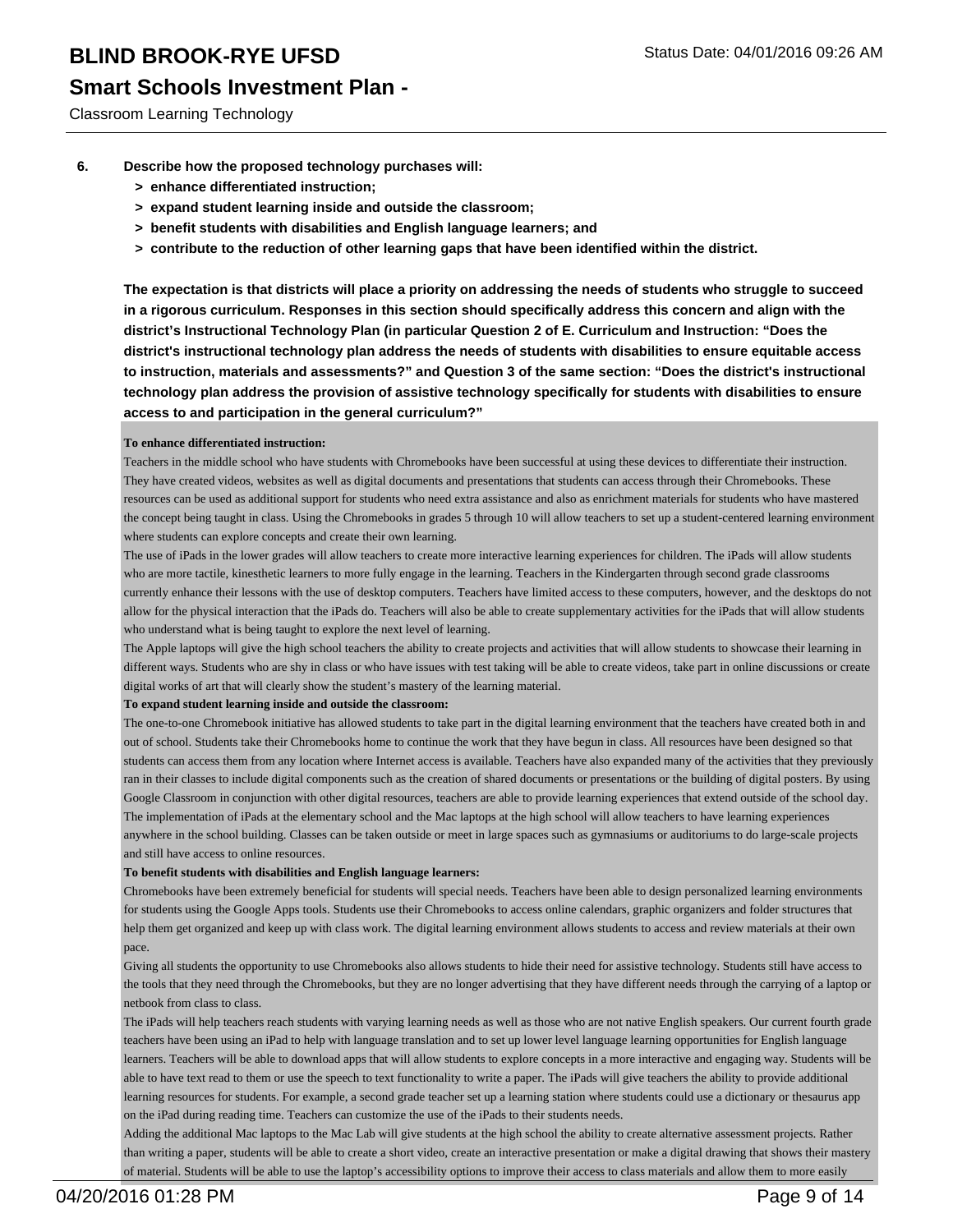Classroom Learning Technology

#### complete assignments.

#### **To contribute to the reduction of other learning gaps that have been identified within the district:**

One of the major gaps currently in the district is limited access to digital devices. For the past eight years, in an effort to reduce the increase in the budget, the district has limited its purchases of computers and digital devices. This has resulted in an environment where computer resources are scarce and unreliable. Conversely, the demand for computing devices has increased due to the benefits that teachers have discovered in using them in the classroom. There is now a high demand for devices but low availability. The devices being requested will help ameliorate this situation by providing students of all grades with access to digital resources.

**7. Where appropriate, briefly describe how the proposed technology purchases will enhance ongoing communication with parents and other stakeholders and help the district facilitate technology-based regional partnerships, including distance learning and other efforts.**

Due to the web-based nature of the Chromebooks, these devices will facilitate the high school students' ability to take part in online courses as well as interscholastic programs. Students will be able to coordinate and collaborate with students from other local schools through the Google platform as well as conferencing programs.

**8. Describe the district's plan to provide professional development to ensure that administrators, teachers and staff can employ the technology purchased to enhance instruction successfully.**

**Note: This response should be aligned and expanded upon in accordance with your district's response to Question 1 of F. Professional Development of your Instructional Technology Plan: "Please provide a summary of professional development offered to teachers and staff, for the time period covered by this plan, to support technology to enhance teaching and learning. Please include topics, audience and method of delivery within your summary."**

The one-to-one Chromebook initiative at the middle school and high school buildings includes a plan for training teachers on the effective use of these devices in the classroom. Bi-weekly group instruction of teachers will alternate with individualized instruction sessions focusing on specific curricular needs. Work has already begun in training the fifth grade teachers on the use of the Chromebooks in the classroom. This training will continue throughout the coming years.

For the iPads, teachers have been given devices to begin developing classroom uses. The district technology staff developer has set up grade level meetings with teachers to demonstrate potential classroom uses for iPads. The staff developer will work individually with teachers as well to help them integrate the use of the iPads into their regular class lessons.

After-school and online workshops for using the programs that will be loaded on the Mac laptops such as iMovie and PhotoShop will be offered to high school staff starting in the fall semester of the 2016-2017 school year. Teachers will also be able to request one-on-one meeting time with the district technology staff developer to assist with the planning and implementation of projects using the programs on the Mac laptops.

- **9. Districts must contact the SUNY/CUNY teacher preparation program that supplies the largest number of the district's new teachers to request advice on innovative uses and best practices at the intersection of pedagogy and educational technology.**
	- By checking this box, you certify that you have contacted the SUNY/CUNY teacher preparation program that supplies the largest number of your new teachers to request advice on these issues.
- **10. A district whose Smart Schools Investment Plan proposes the purchase of technology devices and other hardware must account for nonpublic schools in the district.**

### **Are there nonpublic schools within your school district?**

- Yes
- $\boxdot$  No
- **11. Nonpublic Classroom Technology Loan Calculator**

**The Smart Schools Bond Act provides that any Classroom Learning Technology purchases made using Smart Schools funds shall be lent, upon request, to nonpublic schools in the district. However, no school district shall be required to loan technology in amounts greater than the total obtained and spent on technology pursuant to the Smart Schools Bond Act and the value of such loan may not exceed the total of \$250 multiplied by the nonpublic**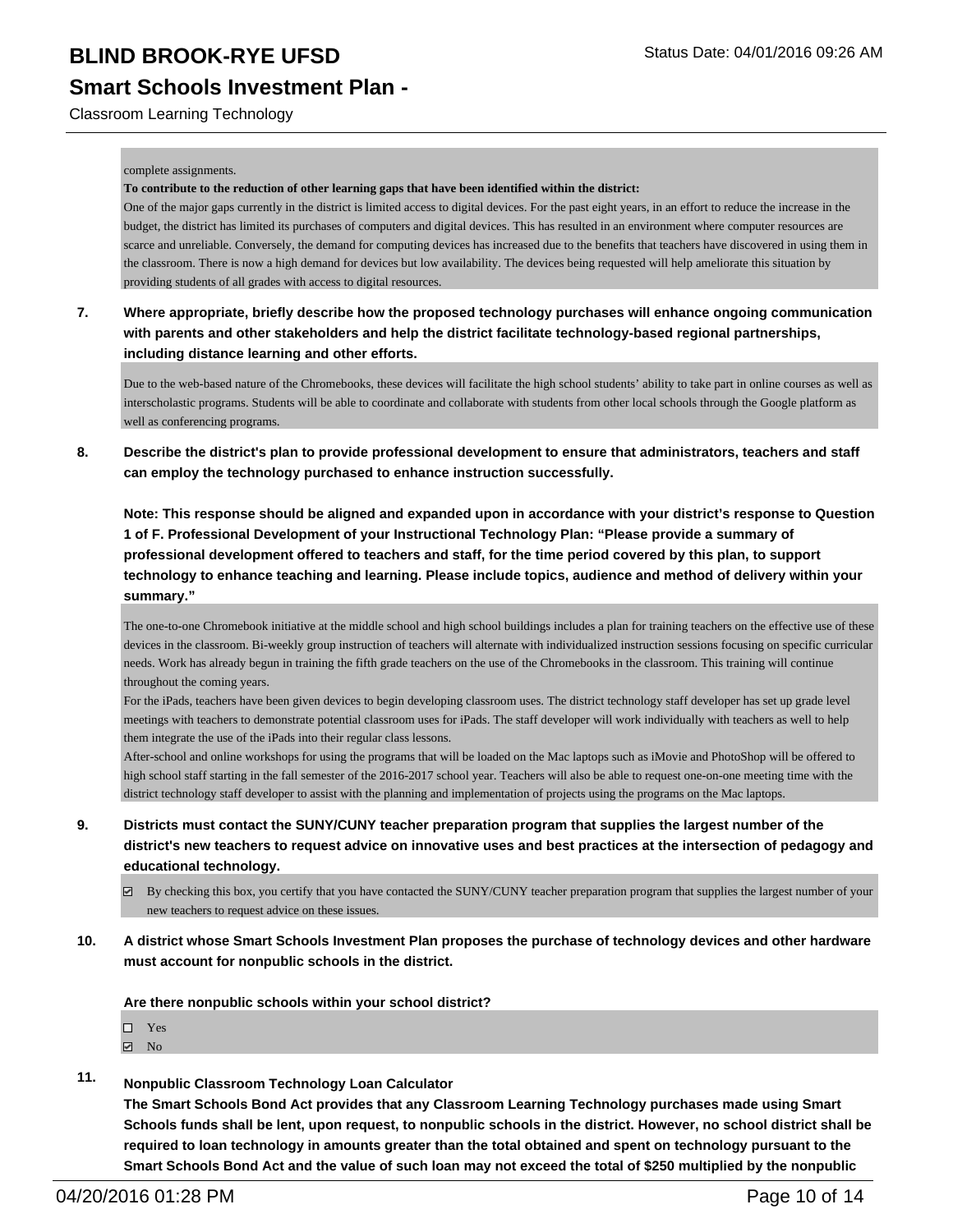## **Smart Schools Investment Plan -**

Classroom Learning Technology

### **school enrollment in the base year at the time of enactment. See:**

**http://www.p12.nysed.gov/mgtserv/smart\_schools/docs/Smart\_Schools\_Bond\_Act\_Guidance\_04.27.15\_Final.pdf.**

|                                       | 1. Classroom<br>Technology | 2. Public<br>Enrollment | 3. Nonpublic<br><b>Enrollment</b> | l 4. Sum of<br>Public and | l 5. Total Per<br>Pupil Sub- | 6. Total<br>Nonpublic Loan                                                                    |
|---------------------------------------|----------------------------|-------------------------|-----------------------------------|---------------------------|------------------------------|-----------------------------------------------------------------------------------------------|
|                                       | Sub-allocation             | $(2014 - 15)$           | (2014-15)                         | l Nonpublic               | lallocation                  | Amount                                                                                        |
|                                       |                            |                         |                                   | Enrollment                |                              |                                                                                               |
| Calculated Nonpublic Loan<br>  Amount |                            |                         |                                   |                           |                              | (No Response)   (No Response)   (No Response)   (No Response)   (No Response)   (No Response) |

**12. To ensure the sustainability of technology purchases made with Smart Schools funds, districts must demonstrate a long-term plan to maintain and replace technology purchases supported by Smart Schools Bond Act funds. This sustainability plan shall demonstrate a district's capacity to support recurring costs of use that are ineligible for Smart Schools Bond Act funding such as device maintenance, technical support, Internet and wireless fees, maintenance of hotspots, staff professional development, building maintenance and the replacement of incidental items. Further, such a sustainability plan shall include a long-term plan for the replacement of purchased devices and equipment at the end of their useful life with other funding sources.**

 $\boxtimes$  By checking this box, you certify that the district has a sustainability plan as described above.

**13. Districts must ensure that devices purchased with Smart Schools Bond funds will be distributed, prepared for use, maintained and supported appropriately. Districts must maintain detailed device inventories in accordance with generally accepted accounting principles.**

 $\boxtimes$  By checking this box, you certify that the district has a distribution and inventory management plan and system in place.

**14. If you are submitting an allocation for Classroom Learning Technology complete this table. Note that the calculated Total at the bottom of the table must equal the Total allocation for this category that you entered in the SSIP Overview overall budget.**

|                         | Sub-Allocation |
|-------------------------|----------------|
| Interactive Whiteboards | 0              |
| <b>Computer Servers</b> | 0              |
| Desktop Computers       |                |
| Laptop Computers        | 87,600         |
| <b>Tablet Computers</b> | 18,000         |
| <b>Other Costs</b>      | $\mathbf 0$    |
| <b>Totals:</b>          | 105,600.00     |

| Select the allowable expenditure | Item to be purchased | Quantity | Cost per Item | <b>Total Cost</b> |
|----------------------------------|----------------------|----------|---------------|-------------------|
| type.                            |                      |          |               |                   |
| Repeat to add another item under |                      |          |               |                   |
| each type.                       |                      |          |               |                   |
| <b>Laptop Computers</b>          | Chromebooks          | 262      | 300           | 78,600            |
| <b>Laptop Computers</b>          | <b>MacBooks</b>      | 10       | 900           | 9,000             |
| <b>Tablet Computers</b>          | iPads                | 45       | 400           | 18,000            |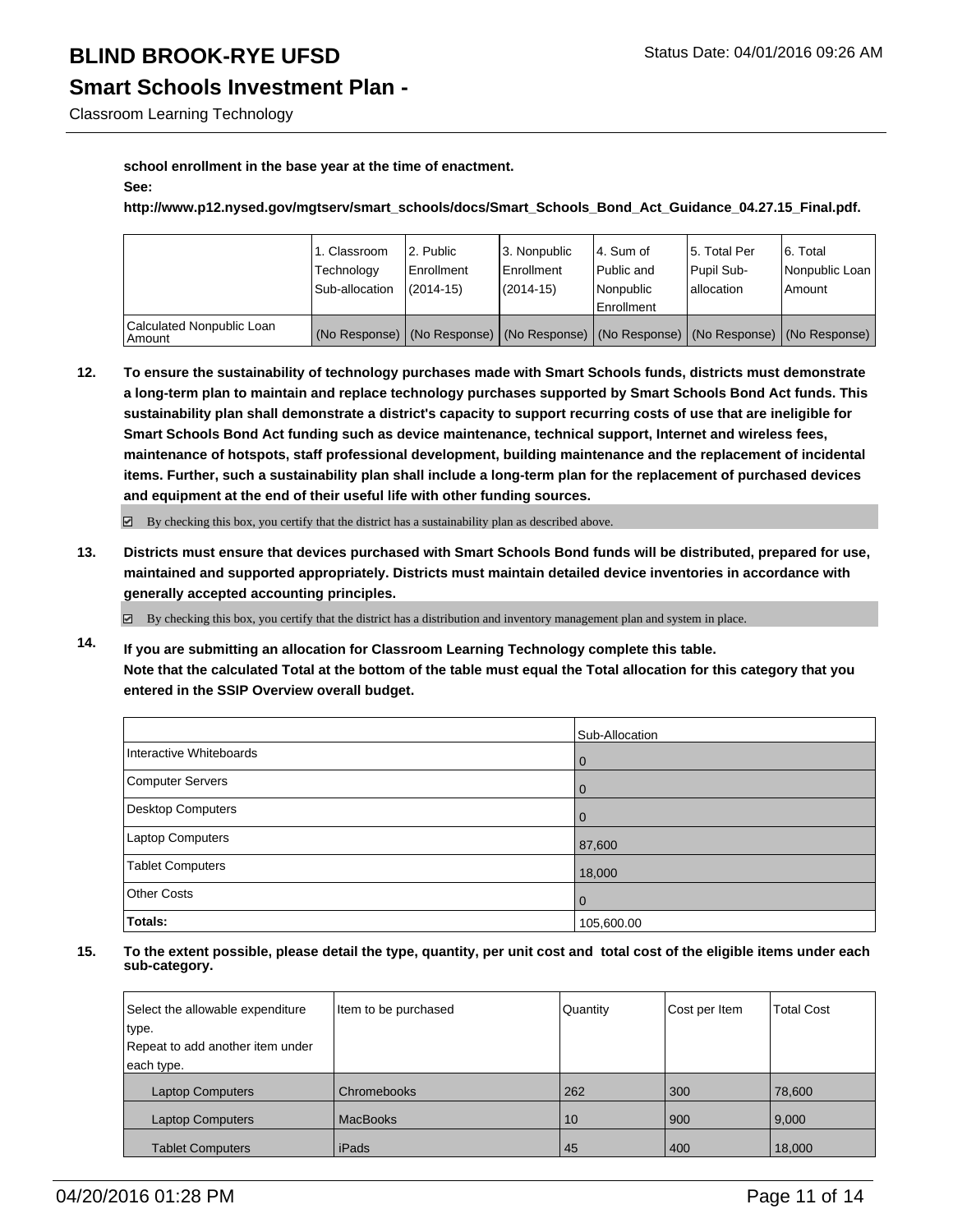## **Smart Schools Investment Plan -**

Pre-Kindergarten Classrooms

**1. Provide information regarding how and where the district is currently serving pre-kindergarten students and justify the need for additional space with enrollment projections over 3 years.**

(No Response)

- **2. Describe the district's plan to construct, enhance or modernize education facilities to accommodate prekindergarten programs. Such plans must include:**
	- **Specific descriptions of what the district intends to do to each space;**
	- **An affirmation that pre-kindergarten classrooms will contain a minimum of 900 square feet per classroom;**
	- **The number of classrooms involved;**
	- **The approximate construction costs per classroom; and**
	- **Confirmation that the space is district-owned or has a long-term lease that exceeds the probable useful life of the improvements.**

(No Response)

**3. Smart Schools Bond Act funds may only be used for capital construction costs. Describe the type and amount of additional funds that will be required to support ineligible ongoing costs (e.g. instruction, supplies) associated with any additional pre-kindergarten classrooms that the district plans to add.**

(No Response)

**4. All plans and specifications for the erection, repair, enlargement or remodeling of school buildings in any public school district in the State must be reviewed and approved by the Commissioner. Districts that plan capital projects using their Smart Schools Bond Act funds will undergo a Preliminary Review Process by the Office of Facilities Planning.**

| Project Number |  |
|----------------|--|
| (No Response)  |  |

**5. If you have made an allocation for Pre-Kindergarten Classrooms, complete this table. Note that the calculated Total at the bottom of the table must equal the Total allocation for this category that you**

**entered in the SSIP Overview overall budget.**

|                                          | Sub-Allocation |
|------------------------------------------|----------------|
| Construct Pre-K Classrooms               | (No Response)  |
| Enhance/Modernize Educational Facilities | (No Response)  |
| Other Costs                              | (No Response)  |
| <b>Totals:</b>                           |                |

| Select the allowable expenditure | Item to be purchased | Quantity      | Cost per Item | <b>Total Cost</b> |
|----------------------------------|----------------------|---------------|---------------|-------------------|
| type.                            |                      |               |               |                   |
| Repeat to add another item under |                      |               |               |                   |
| each type.                       |                      |               |               |                   |
| (No Response)                    | (No Response)        | (No Response) | (No Response) | (No Response)     |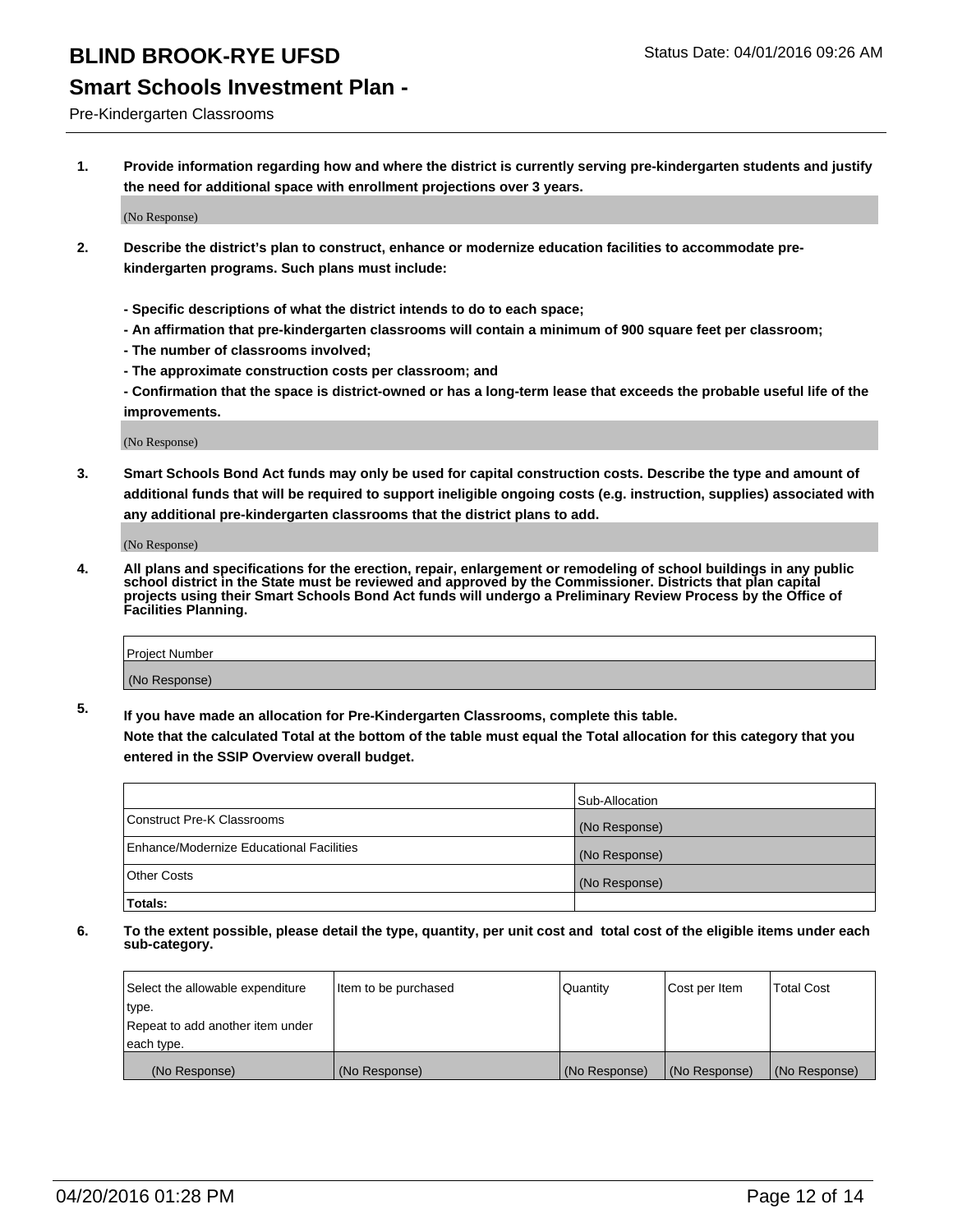## **Smart Schools Investment Plan -**

Replace Transportable Classrooms

**1. Describe the district's plan to construct, enhance or modernize education facilities to provide high-quality instructional space by replacing transportable classrooms.**

(No Response)

**2. All plans and specifications for the erection, repair, enlargement or remodeling of school buildings in any public school district in the State must be reviewed and approved by the Commissioner. Districts that plan capital projects using their Smart Schools Bond Act funds will undergo a Preliminary Review Process by the Office of Facilities Planning.**

| Project Number |  |
|----------------|--|
| (No Response)  |  |

**3. For large projects that seek to blend Smart Schools Bond Act dollars with other funds, please note that Smart Schools Bond Act funds can be allocated on a pro rata basis depending on the number of new classrooms built that directly replace transportable classroom units.**

**If a district seeks to blend Smart Schools Bond Act dollars with other funds describe below what other funds are being used and what portion of the money will be Smart Schools Bond Act funds.**

(No Response)

**4. If you have made an allocation for Replace Transportable Classrooms, complete this table. Note that the calculated Total at the bottom of the table must equal the Total allocation for this category that you entered in the SSIP Overview overall budget.**

|                                                | Sub-Allocation |
|------------------------------------------------|----------------|
| Construct New Instructional Space              | (No Response)  |
| Enhance/Modernize Existing Instructional Space | (No Response)  |
| <b>Other Costs</b>                             | (No Response)  |
| Totals:                                        |                |

| Select the allowable expenditure | Item to be purchased | <b>Quantity</b> | Cost per Item | <b>Total Cost</b> |
|----------------------------------|----------------------|-----------------|---------------|-------------------|
| type.                            |                      |                 |               |                   |
| Repeat to add another item under |                      |                 |               |                   |
| each type.                       |                      |                 |               |                   |
| (No Response)                    | (No Response)        | (No Response)   | (No Response) | (No Response)     |